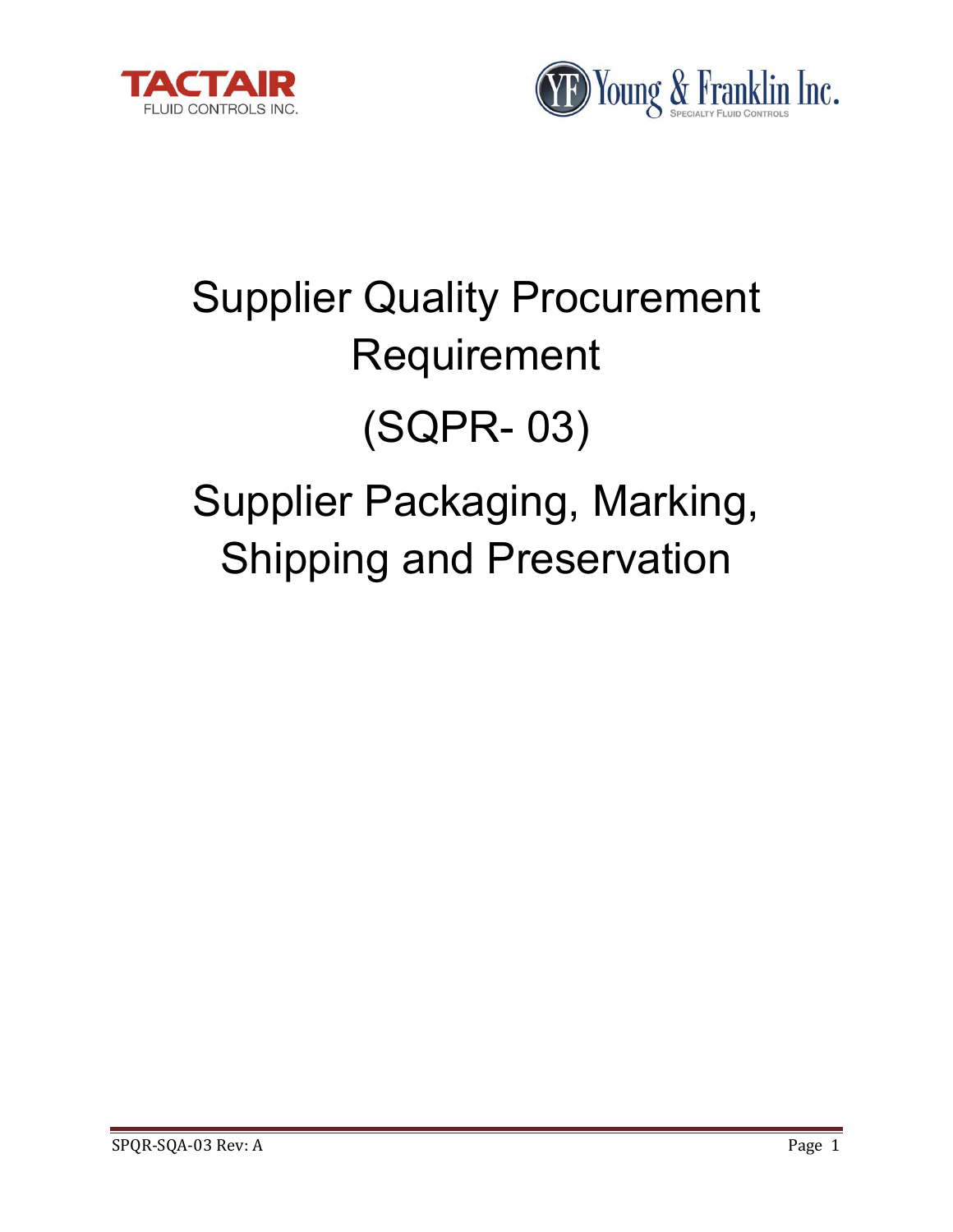



# **TABLE OF CONTENTS**

|  | Page 3 |
|--|--------|
|  | Page 4 |
|  | Page 4 |
|  | Page 4 |
|  | Page 4 |
|  | Page 5 |
|  | Page 6 |
|  | Page 6 |
|  | Page 6 |
|  | Page 7 |
|  | Page 8 |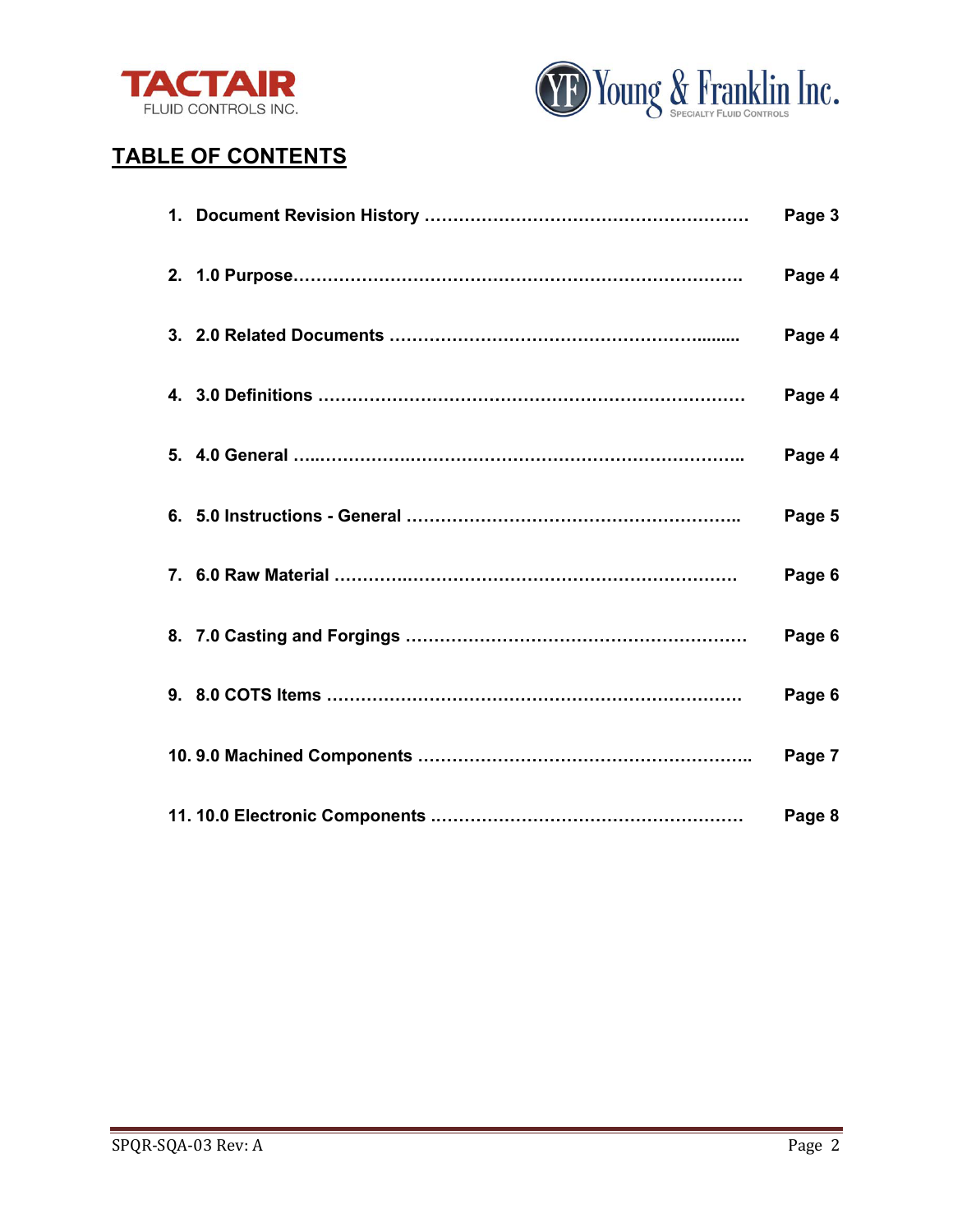



# **DOCUMENT REVISION HISTORY (SQPR-03)**

| <b>Revision</b> | <b>Description of Changes</b> | <b>Date</b><br><b>Released</b> | <b>Approved By</b> |
|-----------------|-------------------------------|--------------------------------|--------------------|
|                 | <b>Initial Release</b>        | 4/16/2014                      | JK                 |
|                 |                               |                                |                    |
|                 |                               |                                |                    |
|                 |                               |                                |                    |
|                 |                               |                                |                    |
|                 |                               |                                |                    |
|                 |                               |                                |                    |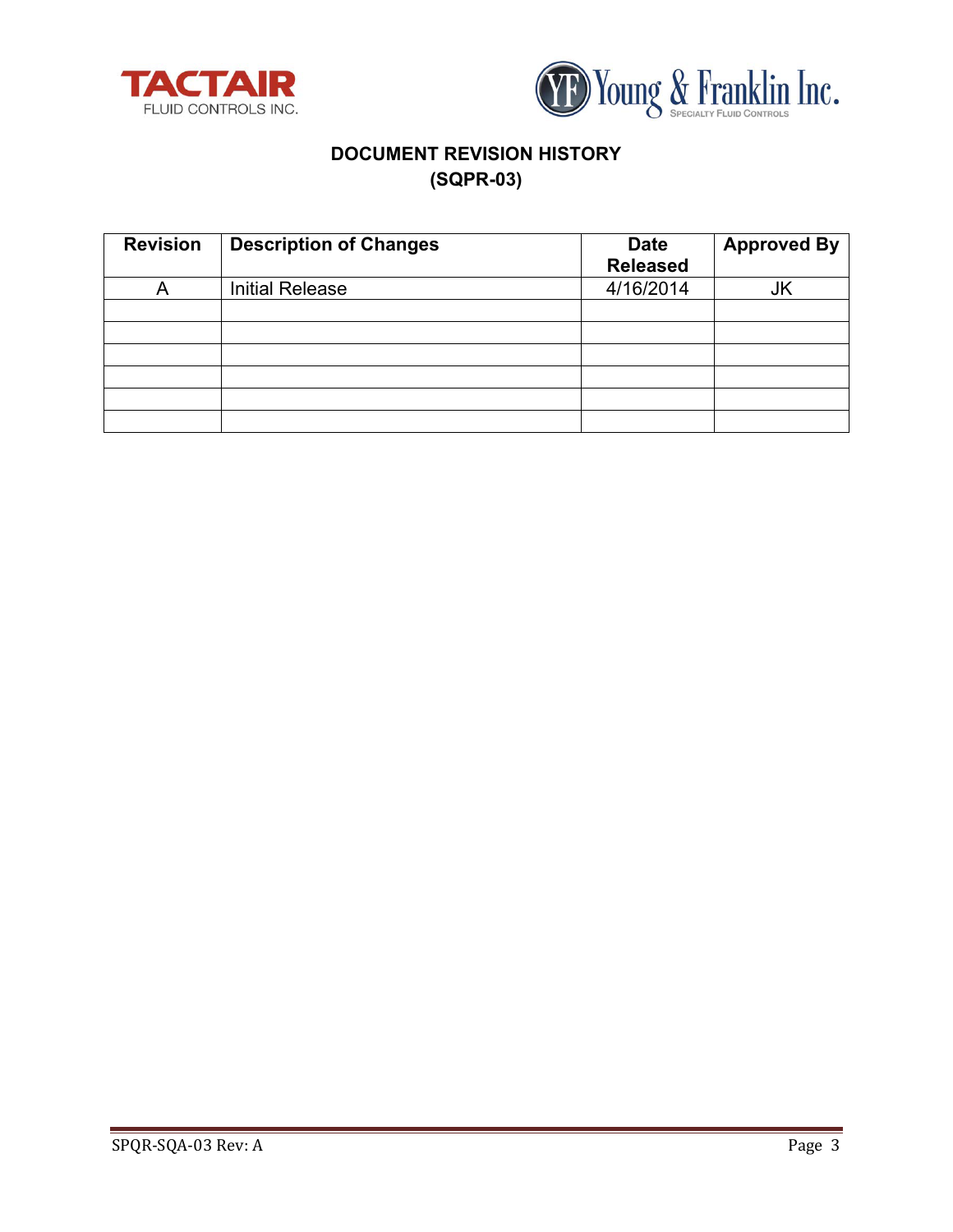



# **1.0 Purpose**

1.1 This document outlines the minimum requirements for proper packaging and preservation of goods and supplies for transportation to Tactair, Young & Franklin, and designated locations. Specific requirements called out on a Purchase Order will take precedence over any requirement in this document.

# **2.0 Related Documents**

- 2.1SAE ARP 5316 Storage of Elastomeric Seals and Seal Assemblies Which Include An Elastomer Element Prior to Hardware Assembly.
- 2.2ANSI/ESD S20.20 Protection of Electrical and Electronic Parts, Assemblies and Equipment

# **3.0 Definitions**

- 3.1 Anchoring The securing of an item to a base by means of bolts, tie-rods, tie-down timbers, steel strapping, etc., to prevent movement.
- 3.2 COTS Commercial Off-The-Shelf.
- 3.3 Drayage the act of transporting something a short distance by truck or other vehicle, and the charge made for such a transport.
- 3.4 Dunnage Material used to fill space in shipping containers to prevent items from shifting during shipment.
- 3.5 FOD Foreign objects and debris
- 3.6 VCI Volatile Corrosion Inhibitor Used for rust and corrosion protection of any metal surface; from raw materials preparation, through shipment and storage

# **4.0 General**

- 4.1 Seller shall pack, mark and ship all goods and supplies in accordance with the requirements of the Purchase Order so as to be in compliance with transportation regulations and good commercial practice for protection and shipment and shall secure the most advantageous transportation service and rates consistent therewith.
- 4.2 No separate or additional charges are payable by Buyer for containers, crating, boxing, bundling, dunnage, drayage, or storage unless specifically stated in the Purchase Order.
- 4.3 Any expense incurred by Buyer as a result of improper preservation, packaging, packing, marking or method of shipment shall be reimbursed by Seller.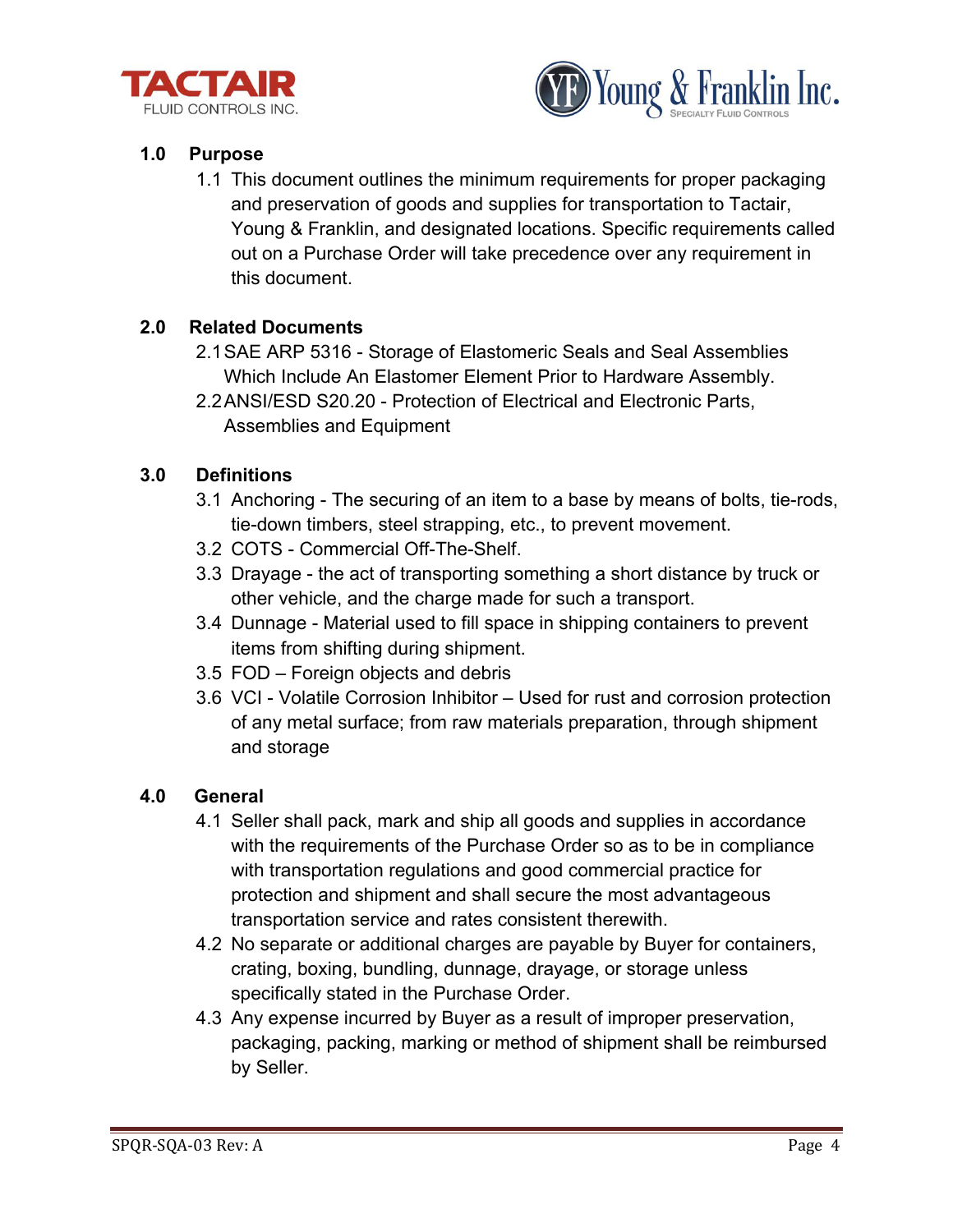



- 4.4 A packing list showing the Purchase Order number (and release number, if applicable) shall be included with each shipment.
- 4.5 The shipping label on the shipping container shall be marked to show the Purchase Order numbers of all Purchase Orders contained within, and each interior container shall also be marked to show the Purchase Order number.
- 4.6 Any transportation charges paid by Seller for which Seller is entitled to reimbursement shall be shown on Seller's invoices as a separate line item with the receipted freight bill attached to the invoice.
- 4.7 Purchased items will be packaged to a standard that provides protection against damage, deterioration, corrosion and other risks during handling and transportation until delivered to buyer's receiving inspection department.
- 4.8 Where a specific packaging requirement is NOT detailed within the Purchase Order; the appropriate packaging and corrosion prevention requirements listed below shall be used.

# **5.0 Instructions - General**

- 5.1 General Requirements
	- 5.1.1 Multiple part numbers shall be segregated.
	- 5.1.2 Maintain PO line and lot segregation.
	- 5.1.3 Waivered parts shall be segregated and accompanied by an approved SDWR copy.
	- 5.1.4 Prior to packaging all parts must be clean and dry.
	- 5.1.5 Supplied material shall be returned in same or better packaging.
- 5.2 Unacceptable packing materials:
	- 5.2.1 Use of staples to seal bags and containers.
	- 5.2.2 Newspaper, tissue paper, paper towel or any sulfur bearing paper
	- 5.2.3 Egg carton
	- 5.2.4 Expanded polystyrene and/or starch packing peanuts.
	- 5.2.5 Must not have any restricted chemicals. See section 4.1
- 5.3 Preferred packing materials:
	- 5.3.1 All packaging material used will be appropriate for the size, weight, and shape of the part being packaged.
	- 5.3.2 All materials used for packaging and shipping shall be of good commercial quality suitable for the purpose for which intended. The material shall be free of defect and imperfection which will adversely affect the serviceability of the packaged item.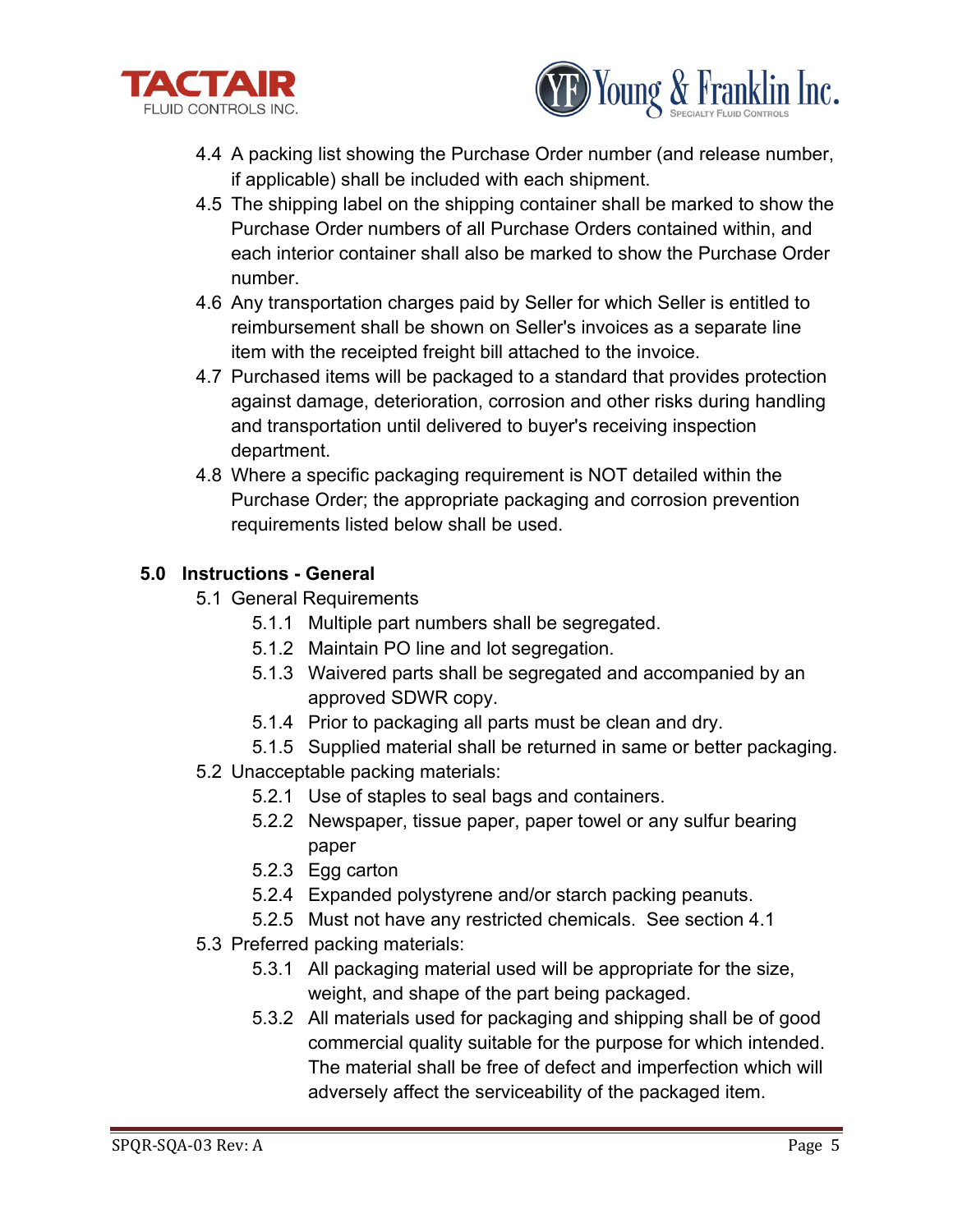



- 5.3.3 Parts having significant weight will be separated using plastic or other suitable material.
- 5.3.4 All packaging materials used shall not cause contact corrosion of parts being packaged.
- 5.3.5 Sharp edges or protrusions shall be adequately protected against physical damage of items and packaging during shipment.
- 5.4 Acceptable dunnage material:
	- 5.4.1 Bubble pack
	- 5.4.2 Polyethylene foam
	- 5.4.3 Moldable polystyrene
	- 5.4.4 Guard pack (foam cushion only)
	- 5.4.5 Acceptable shipping containers:
	- 5.4.6 Rigid plastic cartons
	- 5.4.7 Wood or plywood cases
	- 5.4.8 Double or triple walled corrugated container

#### **6.0 Raw Material**

- 6.1 Raw material includes; bar stock, sheet stock, tubing, cut stock and blanks including burnouts.
- 6.2 All items requiring preservation coating shall be wrapped and or packed in materials that shall resist the penetration of preservation coating through wrapping or packing material.
- 6.3 Oversize or heavy material shall be anchored to skids to prevent movement and damage in shipping.

# **7.0 Casting and Forgings**

- 7.1 Shall be bulk packaged in wood or tri-wall corrugated with sufficient dunnage to protect parts from damage during shipping.
- 7.2 Oversize or heavy parts shall be anchored to skids to prevent movement and damage in shipping.

# **8.0 COTS Items**

- 8.1Hardware (Nuts, bolts, washers, etc.)
	- 8.1.1 All items requiring preservation coating shall be wrapped and or packed in materials that shall resist the penetration of

preservation coating through wrapping or packing material

# 8.2O-Rings and Seals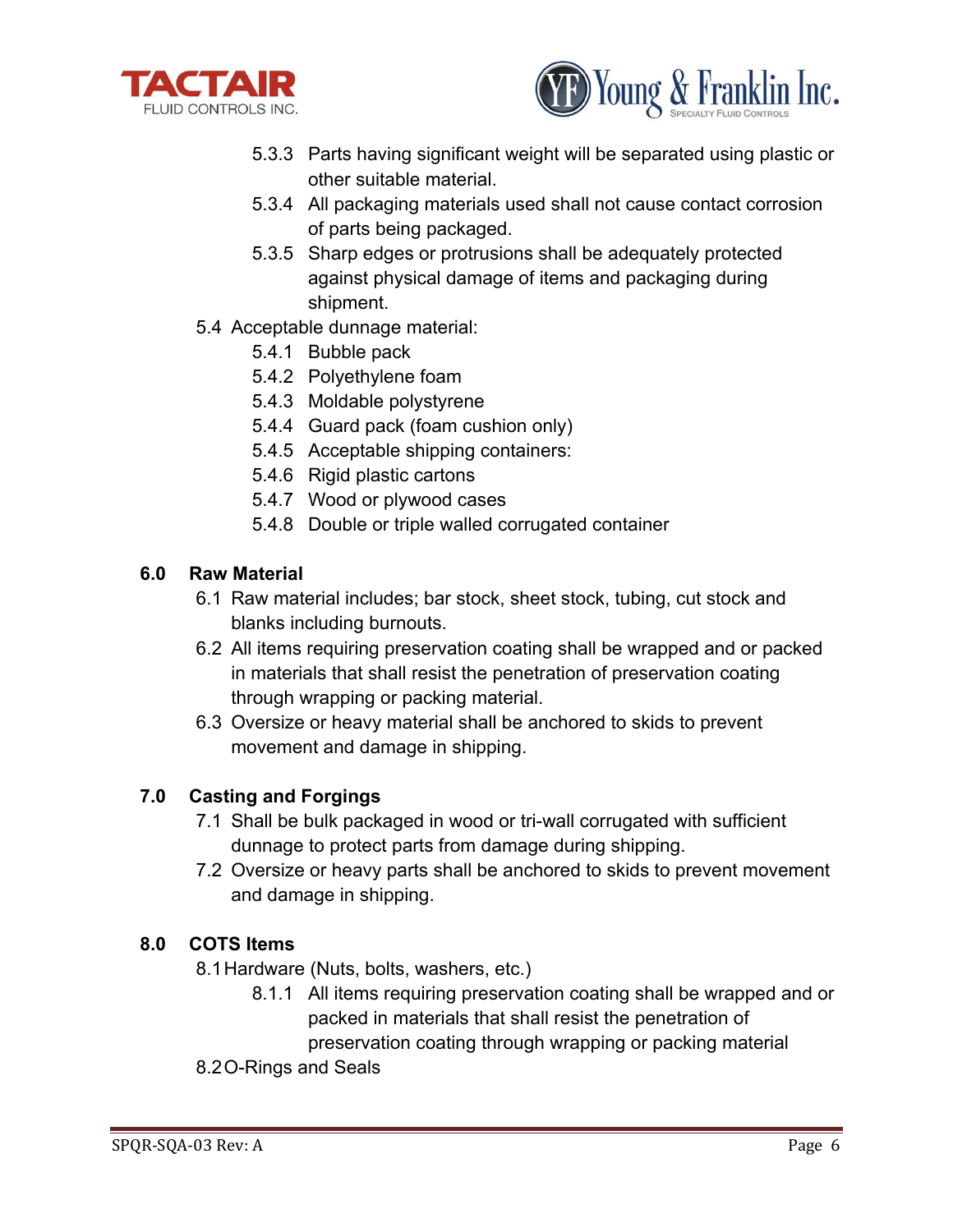



8.2.1 Shall be packaged and stored in compliance with section 5 & 6 of SAE ARP 5316

Note: Bulk packaging is acceptable must meet all other provisions of SAE ARP5316 section 5 & 6

- 8.3Electrical Components
	- 8.3.1 All items shall be cushioned in noncorrosive materials as required to prevent damage to the item
	- 8.3.2 Preservation Commercially expectable corrosion prevention such as VCI or desiccant shall be used to prevent corrosion to any metallic surfaces and preserve all non-metallic and or insulating materials

# **9.0 Machined Components**

- 9.1 General Requirements
	- 9.1.1 There shall be no part to part contact allowed
	- 9.1.2 No metal surfaces shall be allowed to come in direct contact with wood or untreated corrugated packaging materials
- 9.2 Preferred packing material
	- 9.2.1 Housing/body/manifolds; wrapped in VCI paper or plastic bag in individual box
	- 9.2.2 Spool & Sleeve/pistons/output shafts: plastic tube w/screw-on cap or plastic bag encased in bubble wrap secured with adhesive tape
	- 9.2.3 Retainer/end cap/etc.: individual plastic bag with acceptable dunnage
	- 9.2.4 Parts having significant weight will have plastic or suitable separating material
- 9.3 Required corrosion prevention:
	- 9.3.1 No metal surfaces shall be stored or transported contacting wood, corrugated, pig mats, or other moisture holding materials. Some form of moisture barrier must be used between contacting surfaces, such as plastic screen.
	- 9.3.2 Aluminum parts To reduce the potential effects of atmospheric corrosion on un-protected (i.e. non-anodized) aluminum parts
		- 9.3.2.1 No rust inhibitor is to be applied to aluminum parts
		- 9.3.2.2 All parts received in VCI paper or VCI bags are to remain in the protective packaging until the parts are ready to process. Once processed clean dry parts shall be repackaged in VCI as quickly as possible